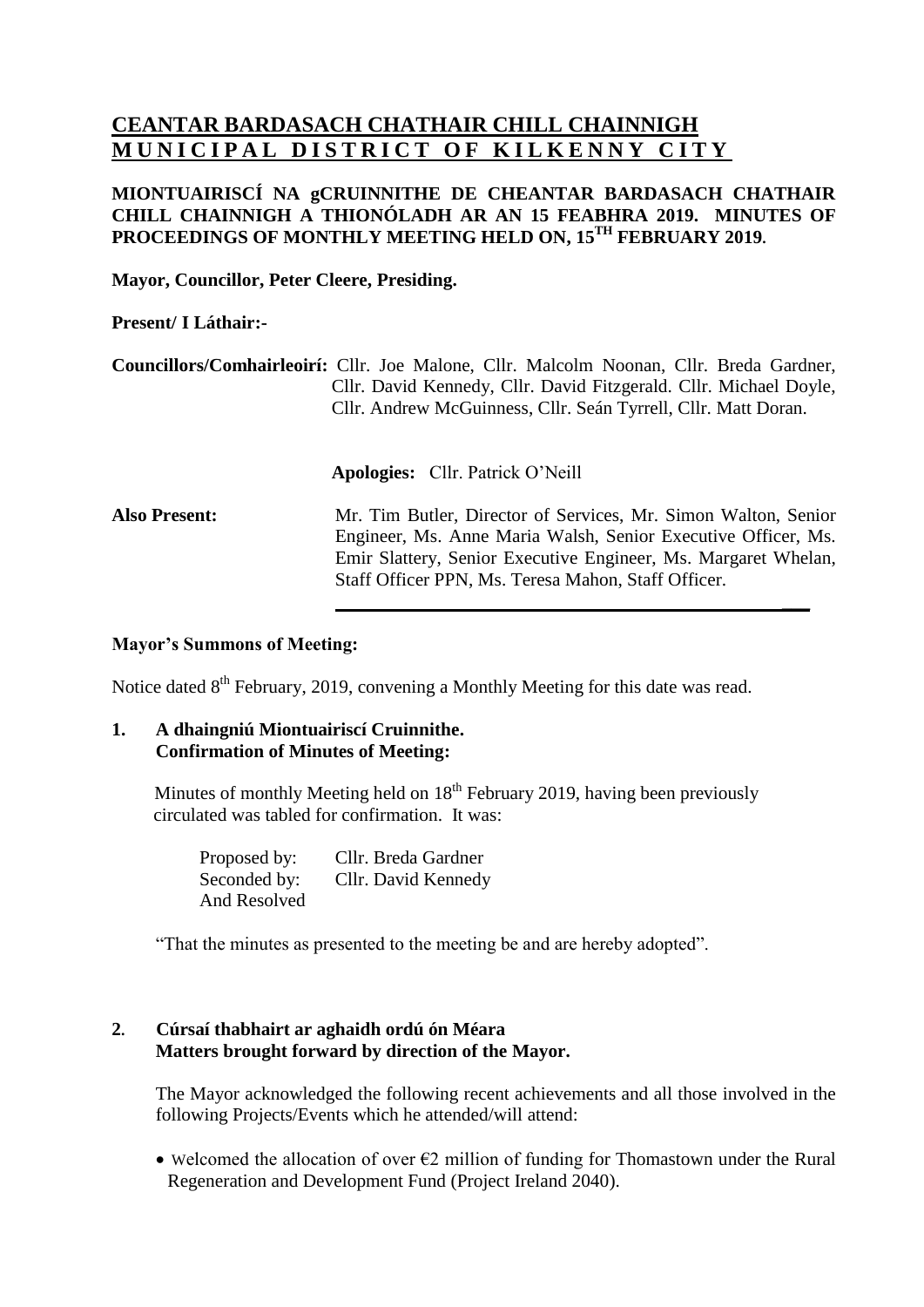- Congratulations to Dunnamaggin and Ballyhale Shamrock's on recent victories.
- Yulefest cheque presentation to Amber Woman's Refuge.
- 183<sup>rd</sup> Passing out Parade for James Stephen's Barracks.
- Rotary Club bikes for the Gambia.
- Apple Tree Farm presentation of cheque to Good Shepherd Centre.
- Reception for Youth Reach Kilkenny in City Hall.
- PAWS Annual Dinner Dance.
- IFA Annual Dinner Dance.
- Reception for Joe Pyke in City Hall.
- St Patrick's Day launch after Municipal District Meeting.

#### **Votes of Sympathy**

The Members joined with the Mayor in offering a Vote of Sympathy to the families of the following recently deceased:

Br. Philip Connor, Friary Church, Friary Street, Kilkenny Mary Geoghegan, 45 Michael Street, Kilkenny Rose Millett, Grianan, Castlecomer Rd, Kilkenny Jordan Brett, Kavanagh, Bishops Hill, Kilkenny. Bridget Kelly, Melville Heights, Co. Kilkenny. Mikey Trait, Keatingstown, Co. Kilkenny Claire O'Neill, Connolly Street, Kilkenny Valentine (Val) Murray, Killamery, Nine Mile House, Co. Kilkenny

#### **3. Cur i láthair Líonra Rannpháirtíochta Poiblí.**

Public Participation Network Presentation (PPN).

Ms. Margaret Whelan introduced herself to the Members as the new PPN officer and gave a brief presentation on her role and the Public Participation Network. She advised Members that she will meet then on a one to one basis over the coming weeks. Her aim is to further develop the PPN and enhance the membership in particular in the Environmental Pillar. She explained the importance of the Network and what role the Members could play in encouraging people from all organisations and community groups to participate especially in the aftermath of the Local Elections and the new SPC's that will be formed.

All the Members welcomed Ms. Whelan, thanked her for her presentations and made the follow observations and comments:

- The necessity of the PPN.
- Flexibility of meeting groups outside office hours.
- Awareness of the Nuclear Free Local Authority All Ireland Forum taking place in Kilkenny in March.
- Review period for the PPN and the measurement of success.

Ms. Whelan responded to the Members. She explained the current situation in relation to the PPN. She confirmed that she is available to meet groups in the evenings and her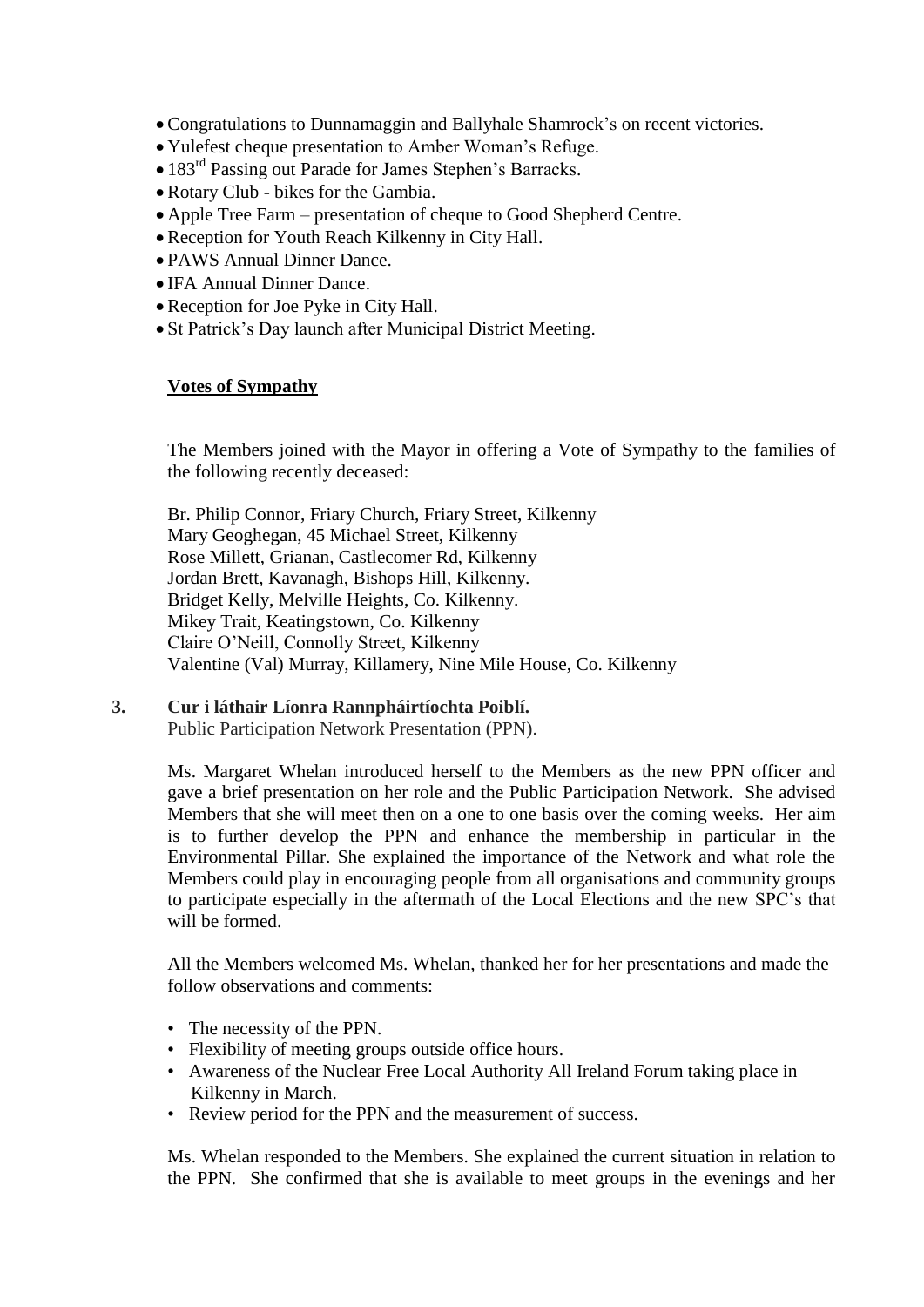awareness of the upcoming forum on Nuclear Free Local Authorities. She clarified the review period for the PPN and how success will be measured.

# **4. Nuashonrú ar phlean bainistíochta HCV**

HCV Management Plan update

Mr. Simon Walton outlined to Members that the HCV management plan had been discussed at the November Municipal District Meeting and he was requested at that meeting to prepare a detailed traffic impact assessment report to the MDM in February 2019 regarding the implications of:

1. a one way inbound for articulated vehicles on Kennyswell road,

2. a one way west to east for articulated vehicles along Banim Terrace, Bishops Hill, Troysgate, Green's Bridge and New Road and

3. a 5 axle plus articulated vehicle ban on Newpark Drive, Lover's Lane, Ballybought Street and O'Loughlin Road.

He circulated the detailed traffic impact assessment report to members which specified the effects of implementing the HCV plan. The report provided information on the origins and quantity of the Heavy Vehicle Traffic. It also outlined the volume of HCVs on the routes currently being taken. He noted the positive impacts of such vehicles in terms of the local economy and that some of the facilities generating the HCVs are key local employers and have been located at their existing facilities for generations. On the negative side he also noted the impact of this traffic and its capacity to generate noise, congestion, road safety issues and air pollution in the City.

The presentation demonstrated the impact of introducing all the traffic management measures proposed under the 2014 draft HCV Management Plan. It also illustrated the effect of partial implementation of the plan along with some additional, potential measures including the provision of low-noise surfacing and traffic calming/periodic speed limits.

In conclusion Mr. Walton explained that introducing the 2014 draft HCV management plan as it stands would move HCV traffic from Kennyswell Road, reducing impact to 110 properties and 2.1km of street but channelling this traffic onto Banim Terrace/New Road/ Dublin Road where this would have an impact on 269 properties and 3.4km of street. On that basis full implementation is not recommended. He went on to clarify that some elements of the plan are worthwhile including the prohibiting of HCV (5 axel) on Newpark Drive, Lover's Lane, Ballybought Street and O'Louglin Road together with a one way system (west to east) for HCVs (5 axel) on Green's Bridge and the introduction of policies for noise reduction measures and road surfacing on designated HCV Routes.

The Members thanked Mr. Walton for his update and raised the following queries/ observations:

- Enforcing existing prohibitions (signage)
- Speed limits on Dublin Road.
- LIHAF and the N76 external corridor.
- Parking on Dominic Street and the need for a new Garda station.
- Making HCV and Northern Ring Road regular item on the agenda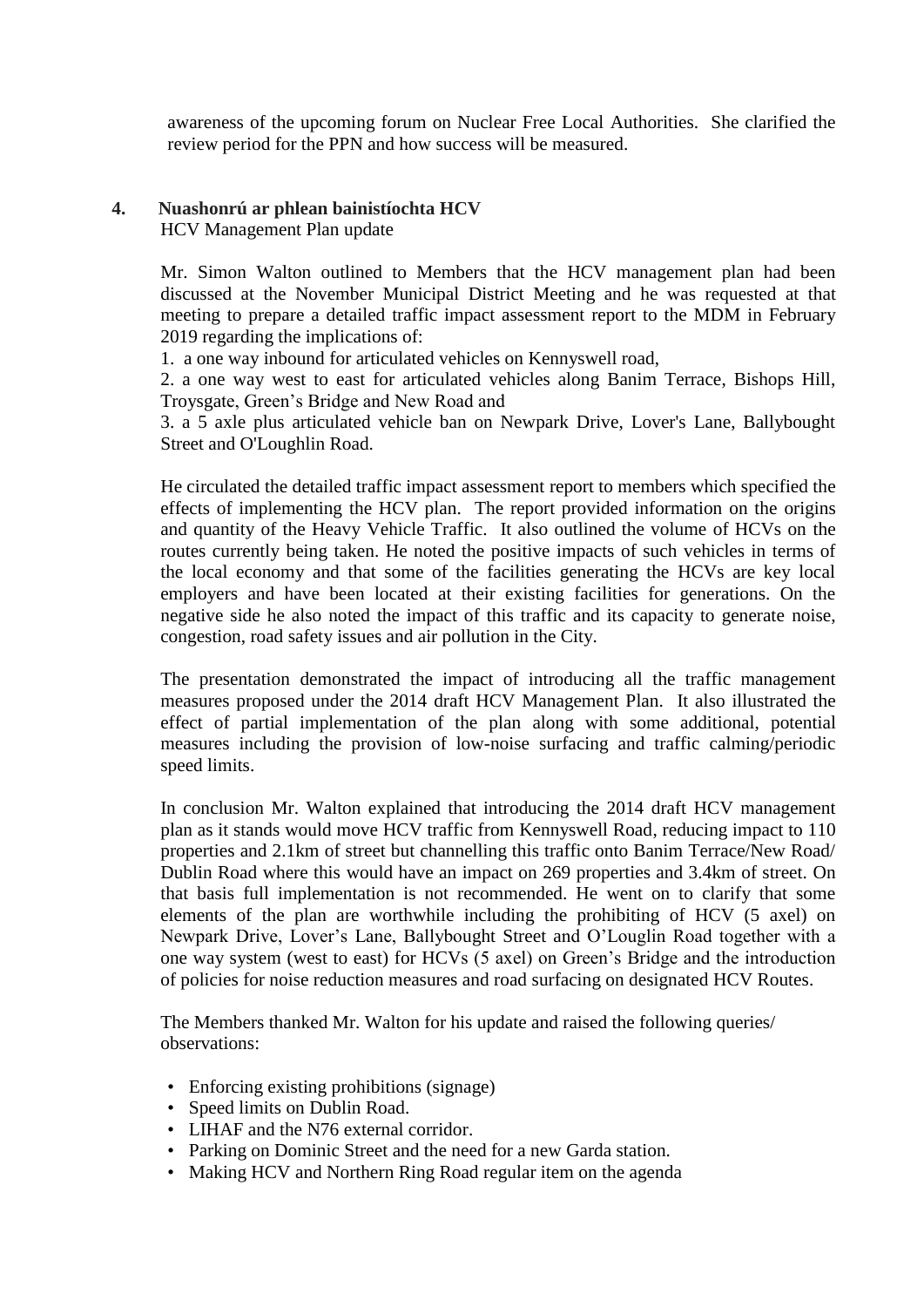- Central Access System, Phase 2 & 3.
- Discussing the HCV plan with the parking strategy.

Mr. Tim Butler and Mr. Simon Walton responded to all queries and observations. Mr. Butler gave an update on LIHAF, CAS Phase 2 & 3 and the Northern Ring Road. Mr. Walton explained that the speed limit on the Dublin Road had been reviewed in 2017 and would not be due for another review for 5 years. He asked that Members consider the report and discuss it at subsequent meetings. If Members agree on the partial implementation of the HCV plan he would put implementation measures in place shortly thereafter.

# M**ayor Peter Cleere vacated the chair and was replaced for a short period by the Deputy Mayor Joe Malone.**

#### **5. Nuashonrú ar thionscadail bóithre agus ar bhóithre**

a) Update on Road Projects – Kilkenny Rural

Ms. Emir Slattery provided an update on the Road Project in her area including;

- Taking in charge process commencing in Brookfield, Ballyhale and Kingscourt, Callan and the ongoing process in the Greens, Thomastown.
- Traffic counter on Friarshill, Thomastown road safety audit to be completed.
- Tender document to issue in March for the  $2<sup>nd</sup>$  Phase of Fairgreen Regeneration in Callan.
- Mobility Management Plan for Callan to issue for tender  $1<sup>st</sup>$  week of March.
- Planning decision on Kings River Project in Callan due  $22<sup>nd</sup>$  February.
- Brief to appoint Consultant for the Mobility Management Plan for Thomastown will be ready for tender before the end of February.
- Traffic counter completed on Maudlin Street, Ladywell Street, and the Quay in Thomastown and one to be put in place on Green Lane Callan by 22<sup>nd</sup> February.
- Ballyhale to Knocktopher footpath.
- Drop in information session on  $20<sup>th</sup>$  February in Thomastown Area Office for the Culvert.

Members raised queries in relation to:

- Brookfield Estate Ballyhale.
- Consideration for a reduction in rates for Businesses in Thomastown during period of works on the Culvert.
- Funding for Culvert in Thomastown.
- Speed limits into Thomastown.
- Footpath to United Park in Thomastown.
- Lighting on the Well Lane, Graiguenamanagh.
- Traffic counter from Skeoughvosteen side into Dungarvan Village.
- Update on flood relief project for Graiguenamanagh

Mr. Tim Butler and Ms. Emir Slattery responded to Members. Mr. Butler detailed the funding allocation for the culvert, the general works programme and the timeframe for the work. He also gave an update on the flood relief scheme for Graiguenamanagh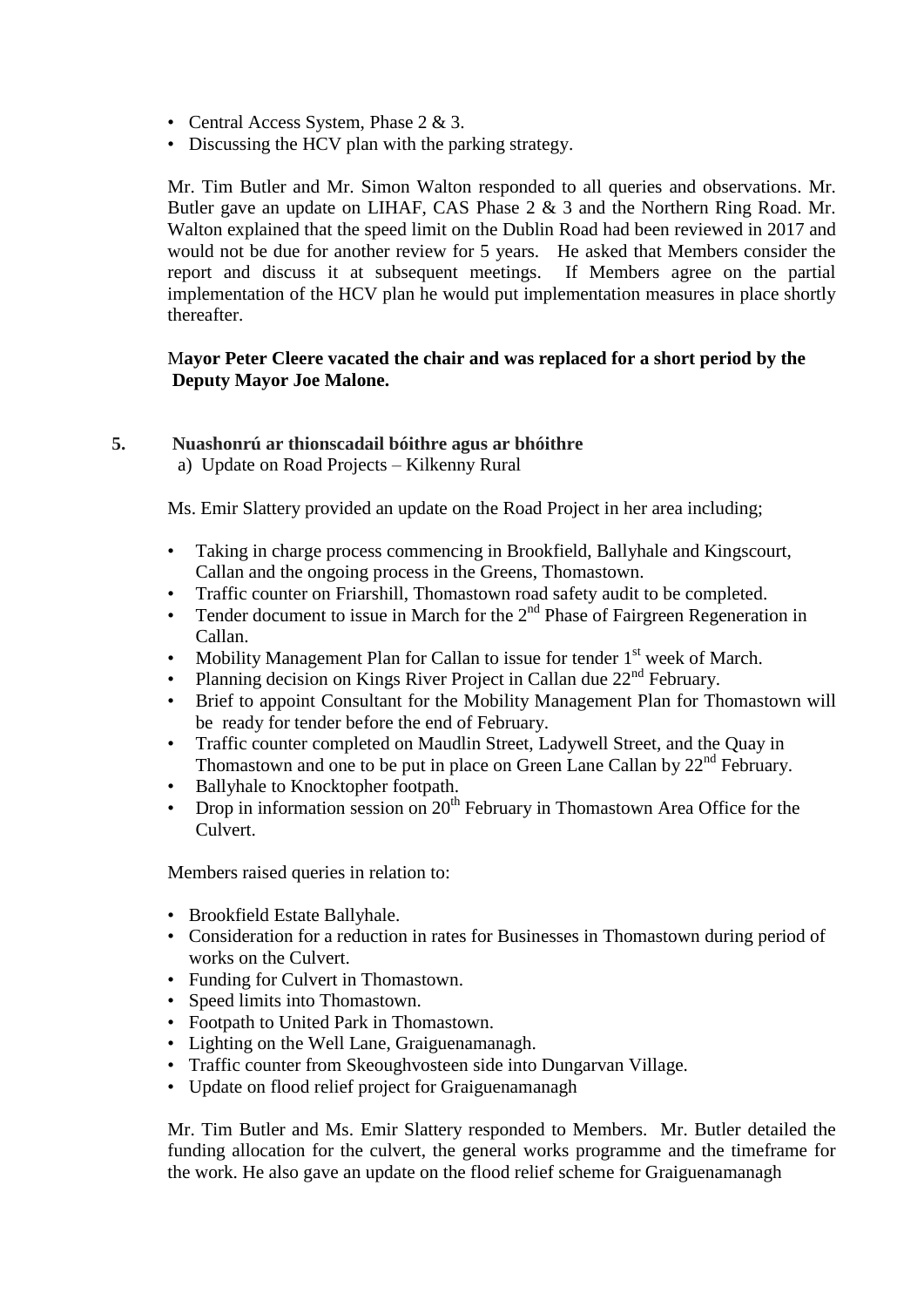confirming that Kilkenny County Council are awaiting details of Senior Executive Engineer from Public Appointment Service will appoint a 2<sup>nd</sup> Engineer shortly. Ms. Slattery confirmed that she will examine issue in Brookfield, she will examine speed limits and the footpath to United Park in Thomastown. The lighting and surfacing on the lane in Graiguenamanagh will be looked at and a traffic counter will be put in place outside Dungarvan Village before the next MD meeting.

Cllr. Mick Doyle made a proposal that the Businesses on Market Street in Thomastown be given an exemption from paying rates during the 16 week period that works on the Culvert are taking place. This proposal was seconded by Cllr. Breda Gardner. Mr. Butler explained that it was the nature of road works that there will be some disruption and it is always the Council's intention to minimise this. Every town and village has had works carried out over the years and a precedent to waiver rates could not be set both from a fairness and budget prospective. This matter would require a supplementary budget

b) Roads – Kilkenny Urban

Mr. Simon Walton provided members with an update on the various road works and road closures in Kilkenny City for Quarter 1 including:

- Medieval Mile footpaths and associated street enhancements (commencing  $4<sup>th</sup>$ March)
- Enhancement works at Upper Patrick Street should be completed by end of March.
- Road removal and road reinstatement works on Parnell Street commencing 18<sup>th</sup> February.
- Engineering works to facilitate the introduction of the Kilkenny City Bus Service will commence in early April.
- Tree pruning works at The Parade/Mayor's Walk will commence on 18<sup>th</sup> February.
- ESB works on new underground cable around John's Green and Wolfe Tone Street will commence in March/April 2019. They will also be laying cable to service the new cinema and the old Mart site generally between  $20<sup>th</sup>$  and  $25<sup>th</sup>$  February.
- Irish Water are rolling out a number of work programmes in Q1 including mains replacement at St. Canice's Place, Dean Street and Butts Green. Similar works on James Street will commence in mid March 2019.
- Streets of Kilkenny 5k will be held on evening of  $18<sup>th</sup>$  April with road closures around the City to facilitate the expected 1000 participants.
- High Street, Parliament Street and the Parade will be closed on the 17<sup>th</sup> March to facilitate the St. Patrick Day parade.

Members raised queries on the following:

- Possibility of Grangers Road re alignment at St Canice's School been included as part of Road Works Programme.
- New Fire Station and new Garda Station on same site
- New road from Castlecomer Road to St Francis Bridge to be name Old Mart Road by Naming Committee.
- When will the next phase of path resurfacing in Newpark take place?
- More lighting in Hazel Grove, Loughboy.
- Parking issues around Loughboy Medical Centre.